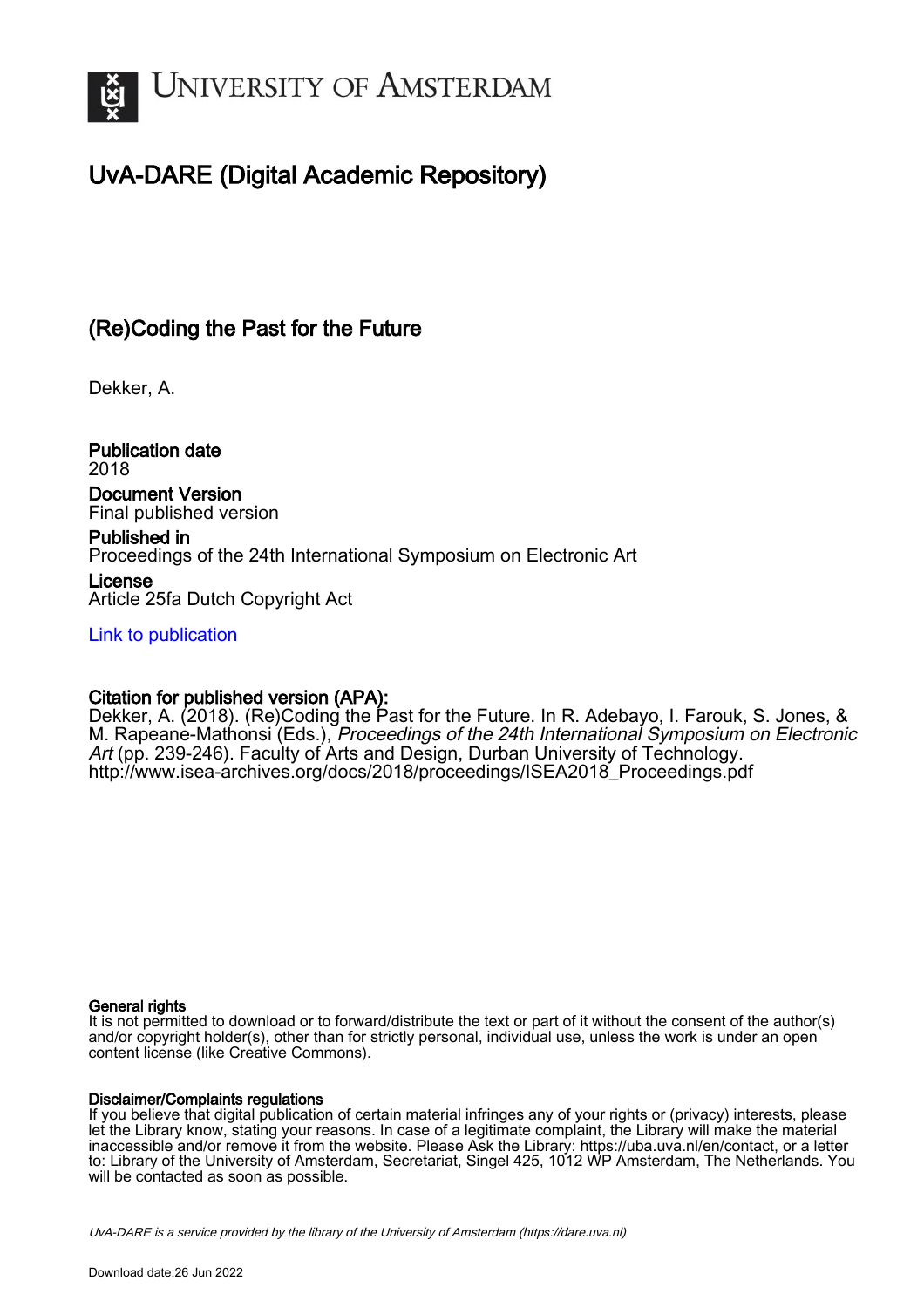# **(Re)coding the past for the future**

**Annet Dekker** 

Ass. Prof. Media Studies: Archival and Information Studies University of Amsterdam adekker@uva.nl

## **Keywords**

Cultural heritage, (de)colonialism, 3D scanning and printing, media art, digitization, archaeology, oil

#### **Abstract**

In light of increasing social unrest and wars around the globe, a growing number of not-for-profit organizations and commercial businesses are trying to fill the gaps that befall cultural heritage sites due to bomb strikes and looting. 3D scanning and printing are among the main vehicles to restore cultural heritage by generating detailed copies of an artifact, building or even site. In terms of accessibility and preservation there are undeniable benefits, but in what ways do these technologies affect cultural heritage politics? While commercial businesses profit from selling copyrighted files, or by providing restricted access, several artists' initiatives try to counter these practices. Even though they use similar technology, their aim is to empower people by giving them control over their lost heritage. These 'decolonial' practices signify a desire to overcome or resist a colonial conditioning, favoring collaboration and freely sharing over individual and/or monetary gains. In the process, such examples challenge the conventional meaning of value, which is dictated by the market and based on copyrights around authorship and ownership. Instead what is valued and becomes valuable is belonging to a wider community in which control over (re)use is embedded in the network.

## **Introduction**

Trafficking of cultural heritage is nothing new. It ranges from the looting of archaeological sites, theft from cultural heritage institutions and private collections, to the displacement of artifacts due to war. Recently a new tactic was added to this list: filming the destruction of 'fake' ancient relics, while the originals are quickly and illicitly traded on the profitable market in ancient artifacts. Following the

same time, release of videos depicting the 'scene' by ISIS, many outraged Western nation states responded by claiming the preservation or rebuilding of some of the remains, ignoring their own role in these (fake) demolitions, and reinstating conventional methods of appropriation. At the a new player entered the marketplace: commercial companies specializing in the 3D modeling and printing of ancient statues.

The possibility of generating detailed copies of an artifact without having to physically engage with it brings undeniable benefits in terms of its accessibility and preservation. It allows people access to lost 'treasures': a digital model can capture the appearance and shape of an object in a way that a 2-dimensional representation could never do. But do these technologies affect cultural heritage politics? Rather than being committed to the preservation of cultural heritage it could be argued that commercial companies profit from selling copyrighted files. Drawing attention to the importance of a freely shared memory and the power of technology, I focus on several practices that counter these practices. While using similar tactics their aim is to empower people who have lost their heritage, thus proposing a decolonialist practice. These methods signify foremost a desire to overcome or resist a colonial conditioning, favoring collaboration and sharing over individual and/or monetary gains. In the process, such examples challenge the conventional meaning of value, which is dictated by the market and based on copyrights around authorship and ownership. Instead what is valued and becomes valuable is belonging to a wider community in which control over (re)use is embedded in the network through which ideas, objects and methods circulate as a produced, shared, and distributed resource.

Recognizing that the term 'decolonial' might too closely reference the period of actual decolonization when nation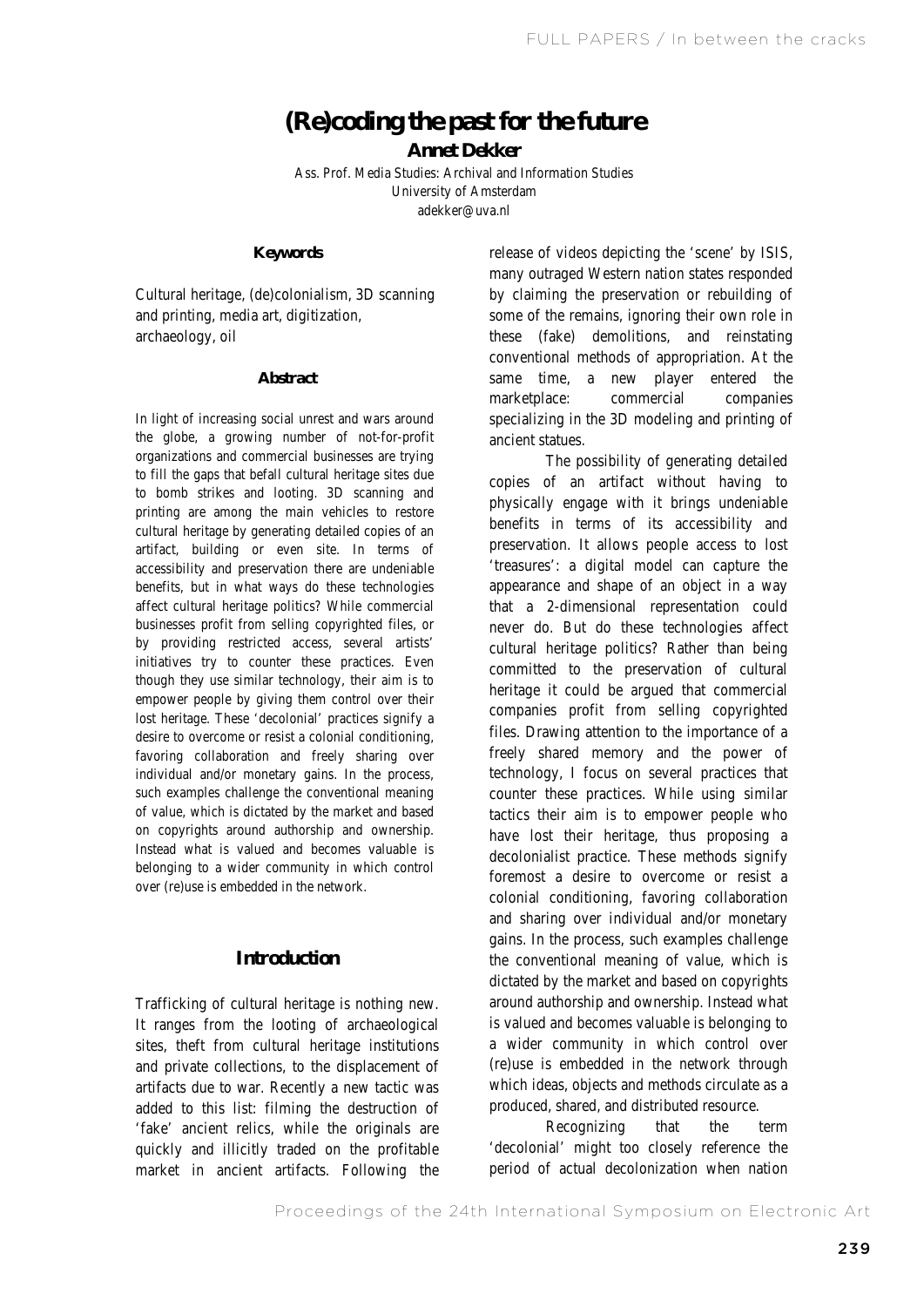states loosened their hold over their colonies, the prefix 'post' that is often used, denies what is still present: a power imbalance now perpetuated by the use of high-end technologies. Decolonialist efforts show why it matters when tech companies or influential Western institutes conserve or rebuild cultural heritage, rather than someone who was directly affected by the destroyed or otherwise lost buildings and artifacts. In this way, old questions remain urgent. By exploring several examples I hope to answer one of them: how are cultural memories produced and configured, to whom do they belong, what power structures do they embed, and what values do they engender?

# **Giving form and shape to the invisible**

The use of digitization techniques moved from the initial digitization of paper, photographs and forgotten objects in museum collections to developing detailed 3D models from existing, damaged or destroyed artifacts, statues or even archaeological sites. In some cases these techniques have been used to test the boundaries of art and heritage collections, such as Oliver Laric with his project *Lincoln 3D Scans* (2012) [Fig. 1], which he developed at the invitation of The Collection in Lincoln. The project can be seen as a continuation of Laric's earlier works, for example, *Kopienkritik* (2011) and *Versions* (2009 present) in which he questions the value of copyright and ownership. At times entertaining and fun to see, the projects are interesting and provocative in discussions about copy vs. original, appropriation and the value of authenticity. As Laric says of his latest attempt, *Lincoln 3D Scans*: 'the project aims at making the collection available to an audience outside of its geographic proximity and to treat the objects as starting points for new works'.[1] Scans of objects in the collection can be downloaded copyright-free from a dedicated website, and new versions are presented in the online gallery. The collection is still growing and shows how Laric's method of freely sharing and re-using inspires many to continue the creative process and give new meaning to the objects. Such 'radical' appropriation is less visible in more traditional

Durban, South Africa

museums and archives. While these might provide access to their collections and even to free downloadable 3D scans, institutes that allow the public unrestricted access to their objects are rare. Often what is available are simplified models or merely a small selection of everything that is scanned. On the one hand, this brings out the dilemma of power: losing control over their objects is not something most collectors are willing to risk. Yet, it needs to be acknowledged that high-quality 3D scanning is still an expensive process that not everyone has access to.

This became clear when in December 2015 two artists, Nora Al-Badri and Jan Nikolai Nelles, presented 'The Model Unwrapped' [Fig. 2] at Europe's largest hacker event, the Chaos Computer Congress in Berlin. They placed a 3D model of a bust of Queen Nefertiti from the Neues Museum in Berlin online that could be downloaded for free and used. They claimed the scan was made with a mobile device (Wilder 2016), but the quality of the scan cast doubt on whether or not the scan was genuine. The project, which became know as 'The Other Nefertiti', attracted widespread attention and became a discussion point for professionals.[2] Setting the discussion about the genuineness of the scan aside, the goal of the artists was to return the statue from the Neues Museum in Berlin to Cairo. Although the Nefertiti bust is one of the most copied objects from ancient Egypt, which imbues any discussion or use with additional excitement, for the artists it 'represents all the other millions of stolen and looted artifacts all over the world currently happening, for example, in Syria, Iraq, and in Egypt'.[3] Since the museum does not allow direct access to the statue the artists' aim was to make it public again, as they state on the website: 'With the data leak as a part of this counter narrative we want to activate the artefact, to inspire a critical re-assessment of today's conditions and to overcome the colonial notion of possession in Germany'.[4]

Besides important issues of technical capabilities and copyrights, what this example highlights is the call for provenance. Provenance is a fundamental principle in archival and conservation practices but is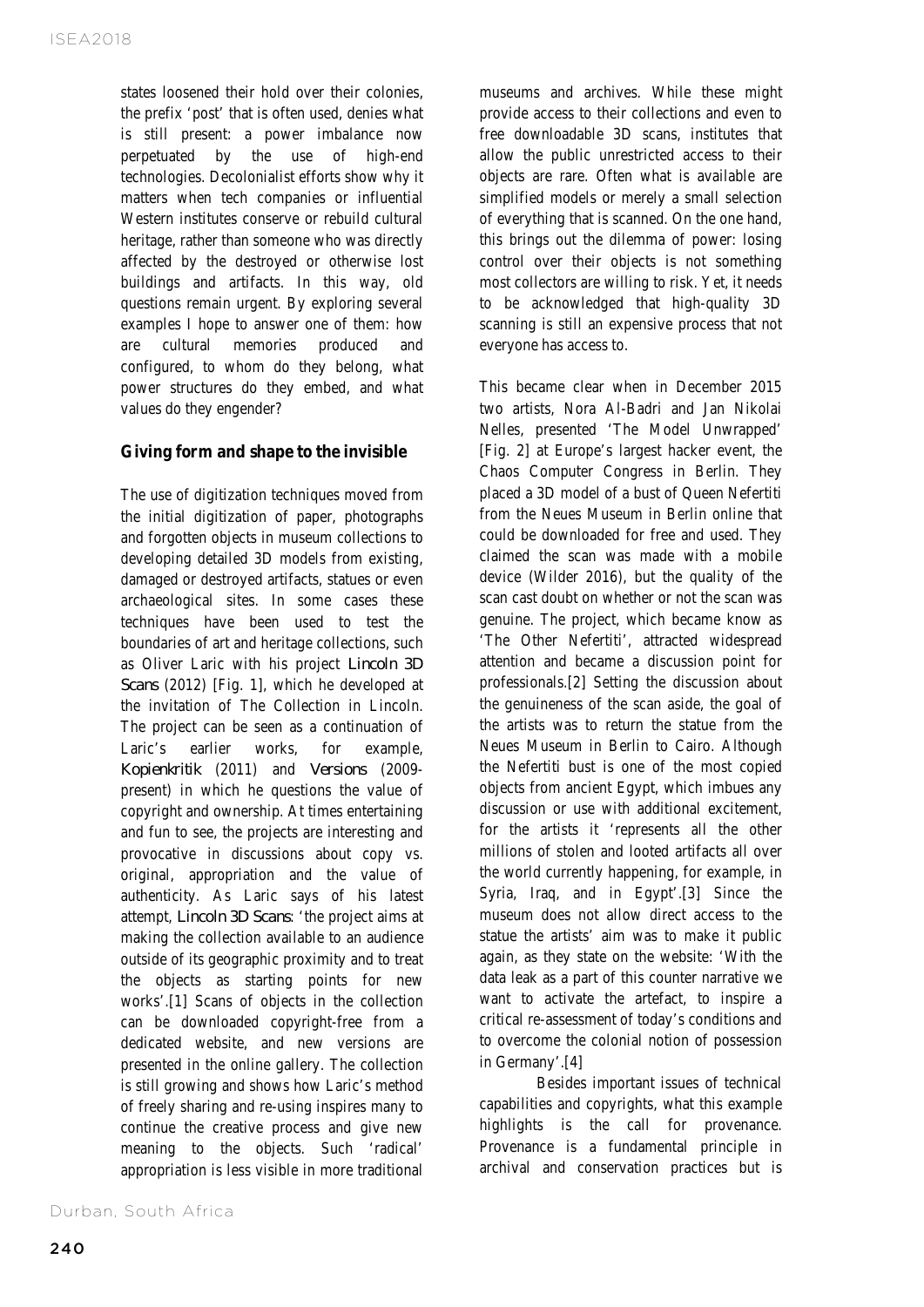increasingly important in situations where there is little oversight of where the information comes from and who approved it. One way to ensure a more reliable process of provenance could be to open up to the public instead of obstructing access – as Laric emphasizes – and also allowing people to set the terms. As Bethany Nowviskie, Director of the Digital Library Federation, argues, this includes 'actively configuring classification systems, search-and-discovery interfaces, or other tools to express independent narratives of the world' (Nowviskie 2016). Examples can be found in activist attempts, for example, in projects where a reconstruction becomes a political and social vehicle to address misconduct (the project *Saydnaya* by Forensic Architecture in collaboration with Amnesty International), or where data is crowd-sourced for use as evidence in potential future trials (*The Syrian Archive*).[5] What these projects share is a desire to use technology as a tool to make visible and open up content or conduct that is neglected, forgotten, discarded or deliberately concealed. In this way, it makes sense, as also Nowviskie points out, to 'take the notion of cultural heritage not as content to be received but also as technology to be used'. This means that artifacts and events are no longer merely about the past, but become tools that can be used to imagine alternative pasts and futures (Nowviskie 2016). Several major initiatives have been started in recent years to provide access to destroyed cultural heritage. Perhaps one of the best known is Google's project *Wonders of the World* (2012-present).

# **Digitization and modern colonization**

In continuation of Google Street View, in 2011 Google set up Google Art Project (in 2016 renamed Google Arts & Culture). The project is dedicated to showing the interiors of art and heritage institutes (Sood 2011). Initially employing the same technology as used in the Google Street View Car, with the development in 2016 of highly specialized digitization techniques (referred to as the Google gigapixel art camera), people can move through the gallery and zoom in on specific paintings or objects. At the highest resolution, the faintest paint strokes and the minutest cracks in the

paint can be seen: details that would be hard to discern in the museum itself. Preceding the success of Google Art Project in November 2009, Google made a public manifestation of their digitization project of the collection of the Iraq National Museum in Baghdad, owner of the finest Mesopotamian collections in the world.[6] According to Google's chief executive Eric Schmidt the aim was: 'to make the images and the ideas of [Iraq's] civilization available to all the people of the world' (Nordland 2009). Although perhaps responding to the international indignation at the plundering and destruction of many objects in the museum a few years earlier, in particular in 2003 after the American invasion, Google's initiative nevertheless provoked controversy and debate around the world.[7] Even though Google stated that they would bear all the digitization costs, such philanthropy often comes at a price. Google's endeavor to digitize the 'treasures of the world' enables many to see things they otherwise never would, but it also raises several questions, for example, what happens when people are referred to corporations instead of public institutions for such information and services?

All corporations exist to make a profit, and in the case of Google this is by providing third parties with access to Web users, and profiting from charging for that access.[8] To attract users Google needs content. Through content it can generate traffic, track users and generate even more data.[9] Data and database structures are what make Google different from archives and museum collections; together these comprise a carefully built entity for preserving culture and memory, while a database reacts to input and searches for information by making the most efficient connections. The more data there is the better the connections and predictions become, and the more profitable it is. It is therefore not surprising that Google wants its users to remain inside their website. Inside Google Cultural Institute you can do all kinds of things with the material – zoom in and out, rotate, make selections, curate your own exhibition framed by your own descriptions, and invite friends to come and see it – but you cannot download the information, place it on your own website, share it, or re-use it. For that would mean that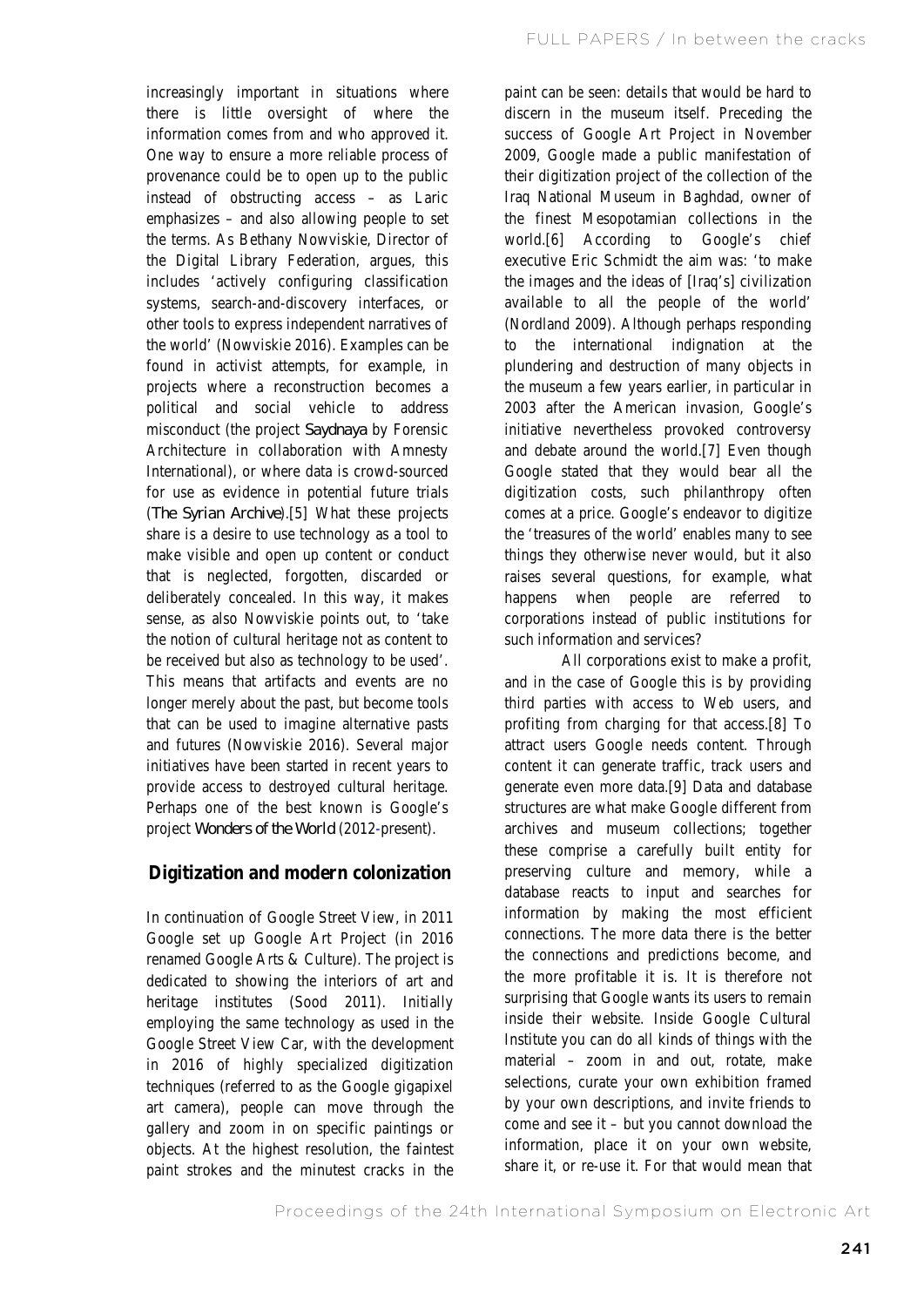Google no longer controls the data, losing it revenue. Many refer to this type of technologyenabled access as a new form of colonialism: a commercial, digital or techno-colonialism. Some even compare this to the motivations behind previous colonial collections, where profits were made from privileged access to certain kinds of information through exploration, discovery and collecting (Juarez 2017).

Recently several counter-movements have started, for example, the nongovernmental collaborative initiative #NEWPALMYRA which collects data from international partners, and uses it to create a digital reconstruction of Palmyra. They present workshops about the process and share the models and data in the public domain. The project is not to be mistaken for the reconstruction and exhibition of Palmyra's Arch of Triumph in Trafalgar Square in London for World Heritage Day in April 2016. This project gave little credence to the complex history and context of the artifact. Moreover it reiterated and reinforced a colonial mindset, reasserted by Boris Johnson, when he was Mayor of London, in which Western society is portrayed as civilized and other societies, in this case Muslim, as 'barbarians' (Brown 2016). As critics observed, the role of the West in the rise of ISIS, which led to the destruction of these statues, was ignored. In this sense, and as also concluded by archaeologist Nour Munawar: 'reconstruction can be as destructive as the destruction itself' (Munawar 2017).

# **Regaining control over cultural heritage**

Similar criticism can be found in the work of Iranian/American artist Morehshin Allahyari. In her project *Material Speculations: ISIS 2015-2016*, she uses 3D modeling and printing to reconstruct relics that ISIS destroyed in Iraq [Fig. 3]. The work was motivated by the videos that ISIS released of the destruction – or at least removal – of many objects in the Mosul Museum in Iraq and of the ancient statues and artifacts in the 2000-year-old UNESCO World Heritage Site around Hatra and in Nineveh, an ancient Assyrian city of Upper Mesopotamia. Thinking of a way to

Durban, South Africa

counter their acts, and reflecting Boris Buden's appeal to 'make the memory a site of political struggle, or better, a political cause' (Buden 2014:8), Allahyari recreated twelve statues and artifacts as a way to provide 'a practical and political possibility for artifact archival, while also proposing 3D-printing technology as a tool both for resistance and documentation'.[10] Based on extensive research and discussions with archaeologists, historians, and Mosul Museum employees, she gathered as many images, videos, and maps about the artifacts as she could. However, lacking the material needed to create a 3D visualization, she created her models from scratch based on the images in exhibition catalogues, tourists' snapshots and her imagination. She placed a flash drive and memory card with all the research inside each of the printed resin models, creating 3D time capsules: data included the artifact's history and background, details of its destruction; the 3D file of the object; the documentation of Allahyari's modeling and printing process; the e-mail correspondence with specialists; a list of literature she consulted; and ISIS' selfpublished videos of their demolition.

The objects are created by 3D printing the models in resin layer by layer. UV light hardens the material into a translucent object. Some attribute a ghostly quality to the objects that 'evokes the dynamics of presence and absence, lost and found, disappeared and reappeared, ancient and contemporary' (Sandals 2016). Speculating on the past and the future Allahyari moves beyond a merely metaphoric gesture by making the different models and research available for download. By allowing people to print their own copy and construct their version of the past, she proposes a new method for the 'reconstruction' of history. By placing the 'reconstructions' between quotation marks, Allahyari emphasizes that these are not real replacements, because she believes there is no 'honest way that one can replace these artifacts' (Lorenzin 2015). Rather then preservation she regards her projects as a form of transformation suggesting a continuation of the destroyed objects.

In light of discussions around iconoclasm, the project could be seen as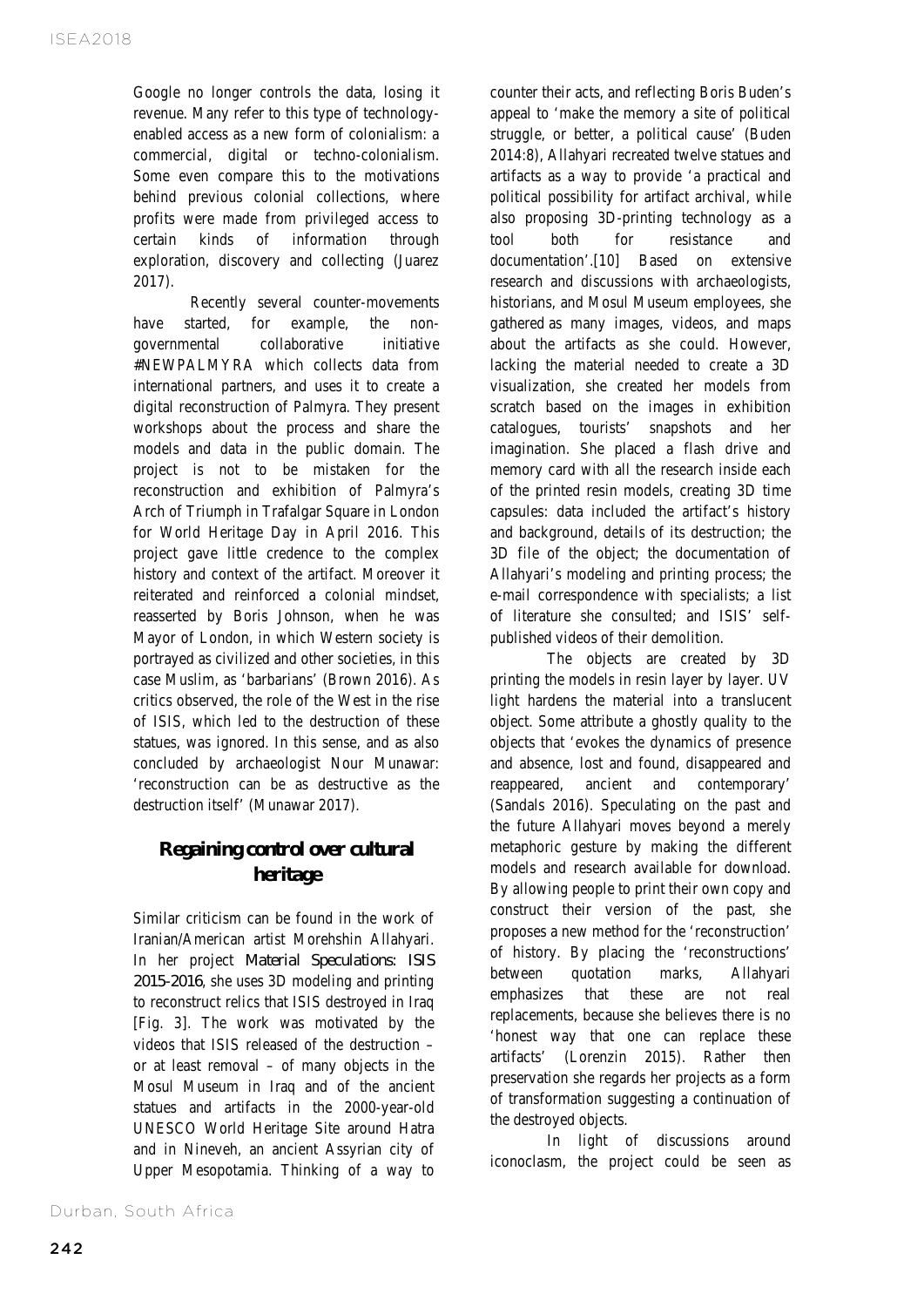reinforcing Western values of cultural heritage,[11] in which instead of idolatry, the collecting and presentation of (sacred) artifacts is accepted as the preservation of the past for educational, cultural or scientific purposes.[12] In their videos of the destruction of sculptures and artifacts, ISIS repeatedly includes quotations from the Qur'an condemning the worship of any type or form of physical derivative of the immaterial God. In line with Sunni Islamic tradition, also strictly adhered to in Saudi Arabia which follows the Salafist branch and where consequently all statues and cultural heritage are (quietly) being destroyed,[13] it could be argued that their destruction merely reflects 'a consistent objection to religious mediation, whether as spiritual aspiration or material practice' (Flood 2016, 118). However, ISIS' use of video and photography to record the destruction, and their distribution over the Web as a religious act is only one part of the story. At the same time, their actions of 'image-smashing and image-creation' are closely following the trend in contemporary warfare to depict and fight a war through images (Mitchell 2011).[14] This is strengthened by analysis of the videos which shows that it is likely that some the statues and structures were simply replaced with plaster models before being blown up, while in the meantime the real objects were illicitly traded (Stubblefield 2016). Similarly, Western museums neutralize public icons and other religious artifacts by turning them into art, making them highly profitable entities (Gell 1998). Not surprising, the destruction of such value (monetary and cultural) generates a lot of attention, outrage and counter acts in which the statues and their physical and digital reconstructions circle around in perpetuity gaining in value with every cycle. At the same time, shown in cities far from their origin or only accessible behind high pay walls, they disappear from public sight and use. National regimes, public museums, international commerce and terrorist groups are all implicated in hijacking cultural heritage for polemical purposes.

Providing a practical and political alternative archival method for endangered or destroyed artifacts with her project *Material Speculations: ISIS*, Allahyari tries to expose

the hypocrisy inherent in the inconsistent (re)actions of the different parties involved in cultural heritage. While acknowledging using similar tactics as ISIS, she says: 'The objects we researched for *Material Speculation: ISIS* are now free to flow as zeroes and ones; as digital files. And those files can be altered, edited and reconstituted in countless materials – or no materials at all – able to jump across continents and cultures as easily as the videos of ISIS carrying out their destruction in the first place' (Lorenzin 2015). It could be said that she participates and perpetuates the narrative of cultural heritage, but Allahyari clearly resists the symbolic and economic value attached to the original or authentic object by open sourcing her research and files. On the one hand, by creating a free and shared system, Allahyari challenges conventional Western methods of preserving history, while on the other, by proposing 3D-printing technology as a tool for resistance as well as documentation, the project reflects the hope that technology will help to fill the gaps caused by the ongoing destruction. However, by distributing the project in open source it is also a critique on the proprietary infrastructure in which most 3D printing is now controlled by Western tech companies who own the copyright on much of the world's cultural heritage – or as Google framed it 'the treasures of the world'. As mentioned, the wording, the exclusivity and the hierarchies that are presented within these constellations highlight a modern version of colonialism that instead of nation states is now performed through technology and commercialization. In an attempt to explore methods of de-colonization, Allahyari offers a counterexample in which inherent qualities of technology such as easy distribution and sharing are part the work rather than merely tools that also empower the disempowered in the process. Whereas Google Cultural Institute and many other commercial 3D companies lack a defined or ethical position towards the material they use, Allahyari shows the importance of the 'social life' of things.[15] By documenting and presenting the social and cultural changes the objects have endured, she emphasizes how they acquire value and meaning. This process of value and evaluation is no longer fixed, but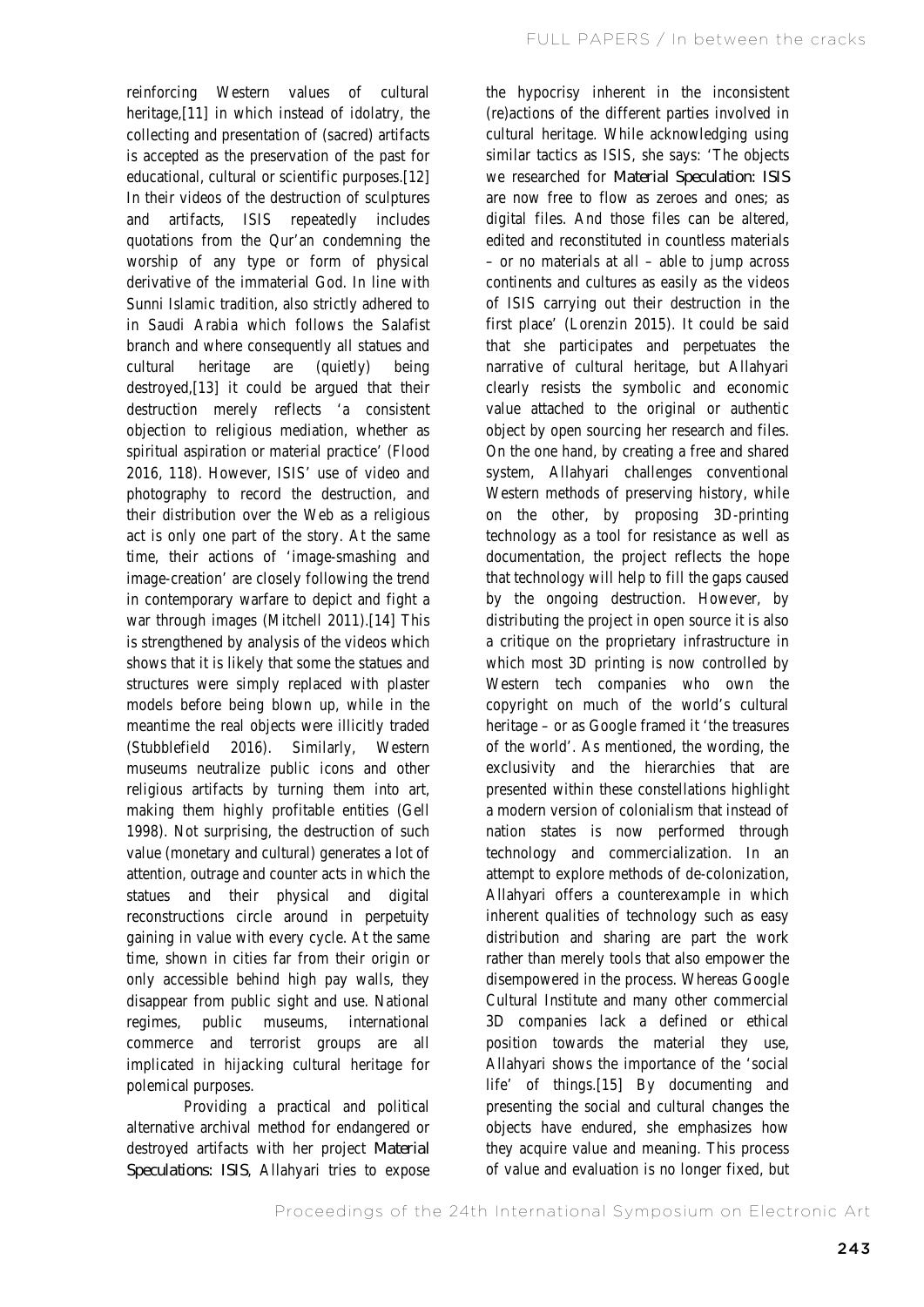moves and changes with every new iteration, thus not only averting destruction but also opposing imposed systems of description and classification. Rather than attempting to preserve cultural heritage Allahyari provides forgotten or destroyed objects, and their users, with agency to re-act in the world.

# **Oil**

When asked to exhibit the project Allahyari suggests, among others, to create miniature models in real time by using a small customer 3D printer. If they wish the visitors can take the results back home. While this gives prominence to the distribution of the concept and the project, it also introduces the issue of using plastics, and in particular the debate around the black liquid of oil. Petrochemicals form the basis of many of our daily goods and while Allahyari applies the problematic 3D scanning and printing of many Western cultural heritage projects in the service of an alternative model, the ethics of the use of raw oil for 3D printing bring up other concerns. One of the main criticisms is that the contested fossil is at the root of many of the conflicts that Allahyari tries to critique. However, this is not something she has overlooked. *Material Speculations: ISIS* is also part of another project that Allahyari initiated with Daniel Rourke, *The 3D Additivist Cookbook*. The project explores the ethical implications of 3D printing. They coined the term #additivism, a merge of 'additive' (the technical term for the 3D printing process) and 'activism', to reconsider 3D printing as a medium. Rather than looking for ways to recycle existing material, and taking inspiration from among others Donna Haraway's notion of the Chthulhucene (2015), they want to focus attention to the urgency of the problem by addressing the core of the issue: people's relentless dependency on oil. As Allahyari mentions: 'Let's embrace this shitty thing we are living in instead of thinking about solving solutions solely from that environmentalist, singularity way of thinking about the future. Let's think about the horror we are already in, embrace the plastic, and think about another way to deal with it'

Durban, South Africa

(Simensky 2015). But what happens when substituting decolonial with peak oil?

Petro-networks are extensive and their flows and leaks connect in many ways. Several artists (groups) have protested against the use of the so-called 'social licenses to operate' by companies such as BP and Shell who have large sponsorship deals with prestigious museums and cultural institutions [16]. Whereas it has become socially unacceptable to connect anything to tobacco industries (who were playing major roles before), oil pertains a more obfuscated image, which is partly due to its seeping nature that perpetuates itself in multiple shadow economies while surfacing in manifold social realities.

Rather than repressing or looking for other solutions, perhaps there is indeed a need to seize oil at its most vulnerable spot: in the unobtrusive and insipid everyday products, in affective and seductive objects, and in its exotic allure. Exploring these combinations and legitimating them as necessary evil, forces us to reconsider its consequences.

## **Conclusion**

Overshadowed by political, social or even humanitarian issues cultural heritage has become a global business, in which conflicting acts and paradoxical statements constantly succeed each other. In an attempt to give control back to those whose heritage has been taken, some artists challenge the authority over world heritage. In these practices cultural heritage is presented as an open-ended process characterized by transformation, collaboration and sharing. In such an environment, an archive or collection is created in collaboration with communities and users, favoring local knowledge over standardized metadata and categorization. It supports a sense of belonging that is rooted in social exchanges and where value is placed on sustaining productive relations rather than on the objects. This dynamic model considers the network of ideas as a resource that is produced, shared and distributed, while giving credence to all involved. Such a method of exchange will reveal opposing versions of the past and entice thinking about new values and shape decision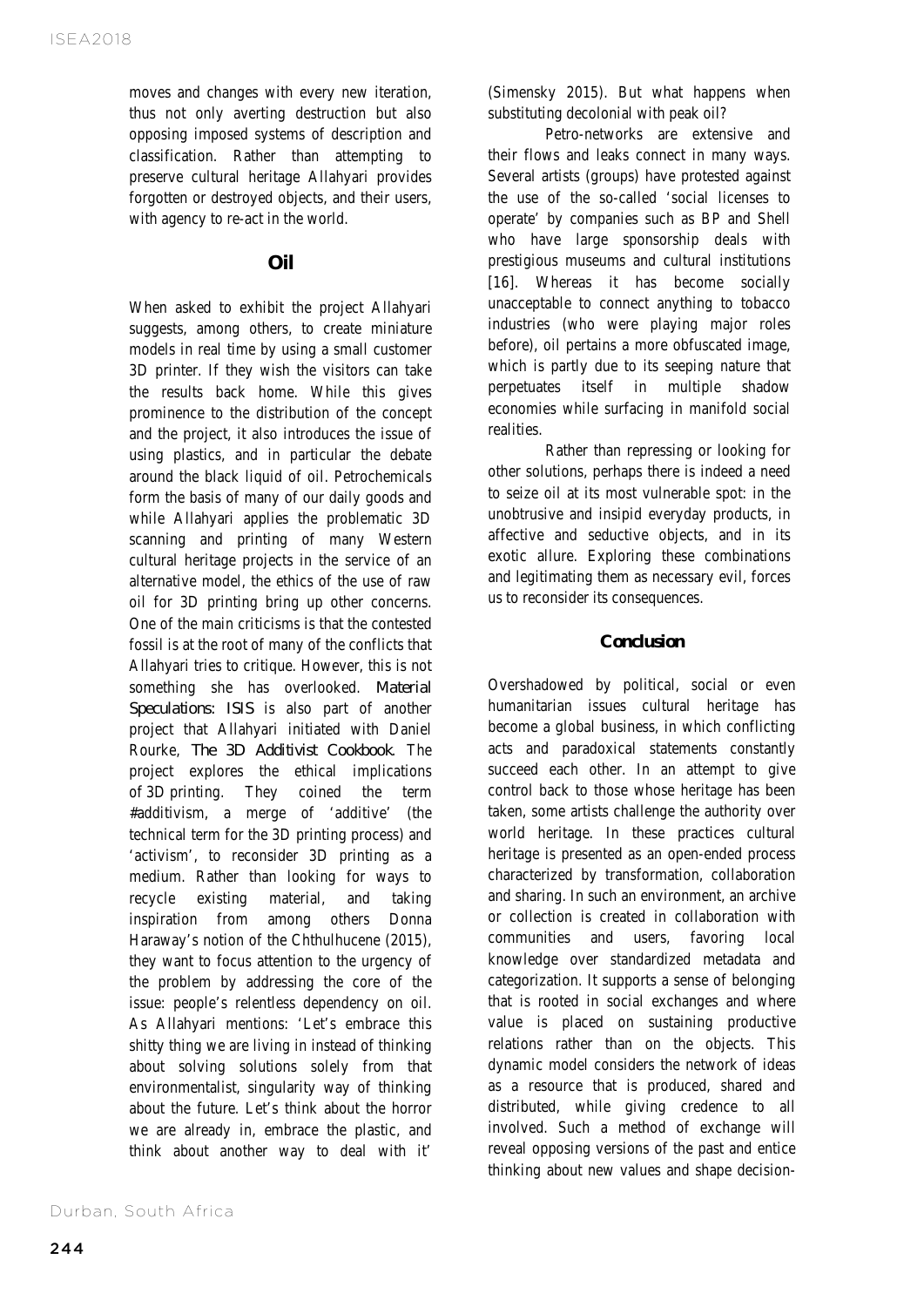making. This process is not merely focused on sustaining what is made, but supports speculation and unrestricted re-making. This implies looking at cultural heritage in the future tense: rather than focusing on what someone else decided, what can emerge through its renewed use. It also requires the expertise of archivists, conservators and archaeologists to revive the process once initial interest fades or is threatened, or to mediate between systems and users. To enable this, it is imperative to comprehend and own the infrastructure that is available in order to experiment and apply the potential of technology in the best way possible.

#### **References**

[1] http://lincoln3dscans.co.uk/. The scans can also be downloaded from My Mini Factory; a website that launched in 2013 as a curated social platform for 3D printable objects with the aim to "empower creators to share digital objects with 3D printer owners around the world"

https://www.myminifactory.com/.

[2] See, for example, Voon (2016).

[3] Al-Badri, cited in Voon (2016).

[4] http://nefertitihack.alloversky.com/. Accessed August 15, 2017.

[5] See http://www.forensic-

architecture.org/case/saydnaya/ and

https://syrianarchive.org/.

[6] A few months before Google's announcement, Italy's National Research Council presented their online vision of the museum's collection to show the history of Iraq and interpret its historical and cultural contribution to global cultural heritage (their digitization efforts were made possible with an extensive grant of nearly one million euros from the Italian Ministry of Foreign Affairs). Italy's efforts could be seen as highly selective, as they wanted to share a particular point of view, showing only certain aspects of the museum and its collection. For more information, see:

http://www.virtualmuseumiraq.cnr.it/prehome.htm.

[7] Art historian Thomas Stubblefield (2016) provides an interesting perspective on the way iconoclasm is made affective in today's warfare. Giving a detailed analysis of a series of demolitions in Iraq and the way they were subsequently portrayed and disseminated through mainstream media shows how these acts advance specific political agenda of terrorists and regimes.

[8] It is noteworthy to point out that Schmidt's visit to Iraq was 'part of a delegation, led by Peter Pace, the former chairman of the Joint Chiefs of Staff [US Marine Corps], to encourage business development in Iraq' (LaVallee 2009).

[9] For an in-depth analysis of Google Cultural Institute and their cultural endeavor in relation to their business model read 'Powered by Google:

Widening Access and Tightening Corporate Control' by Schiller & Yeo (2014).

[10] http://www.morehshin.com/materialspeculation-isis.

[11] Allahyari is fully aware of this tension, and uses it to her advantage. For example, in the public zip of *King Uthal* she titled each of the images in the 'Destruction Images' file, which when read in succession say:

Ultimately.the.only.way.to.stop.the.destruction.of.Ir aq.and.Syria's.cultural.heritage.is.to.stop.the.socalle d.War.on.Terror.and.the.military.invasion.of.the.Mi ddleEast.Because.everything.is.a.cycle.and.nothing. can.be.truly.done.without.breaking.this.Cycle.

[12] This perspective is taken up in many other non-Western countries and also by most Islamic countries, the main discussion in the latter belief system is still around 3D statues. For more information, see Flood (2016).

[13] See, for example, Osser (2015), and on the legality of destroying cultural heritage, see Wangkeo (2003). At the same time, Saudi Arabia has organized several traveling exhibitions of pre-Islamic sculptures and other antiquities from its heritage (Flood 2016).

[14] Art historian of Islamic cultures Wendy Shaw proposes an additional way of considering the videos. Regarding them as creative acts rather than a (war) crime, and analyzing the narratives that give the destruction its power, she argues, might provide 'a more inclusive, more complex understanding of archaeological legacies beyond the paradigm of universalism'. From such a perspective, she says, 'the video documentation of the destruction of the Mosul Museum becomes an act of creative destruction, suggesting modes of heritage as invested in the local as the global, in absence as in presence, and in listening against the grain to the multiple messages vested in symbolic action' (Shaw  $2015$ ).

[15] I borrow the term 'social life' from Seely Brown and Duguid. In their book *The Social Life of Information* (2000), they argue for a stronger emphasis on the context of social networks around information. Information, they argue, only acquires meaning through social context.

[16] See for example the resources on the activist and education research platform 'Platform', http://platformlondon.org/oil-the-arts/.

#### **Bibliography**

Brown, Mark. "Palmyra's Arch of Triumph recreated in Trafalgar Square," *The Guardian*, April 19, 2016. Accessed August 15, 2017. https://www.theguardian.com/culture/2016/apr/19/p almyras-triumphal-arch-recreated-in-trafalgarsquare.

Buden, Boris. "Cultural Heritage: The Context of an Obsession." In *Art and the F Word. Reflections on the Browning of Europe*, edited by Maria Lind, What, How & for Whom/WHW, 37-76. Berlin: Sternberg Press, 2014.